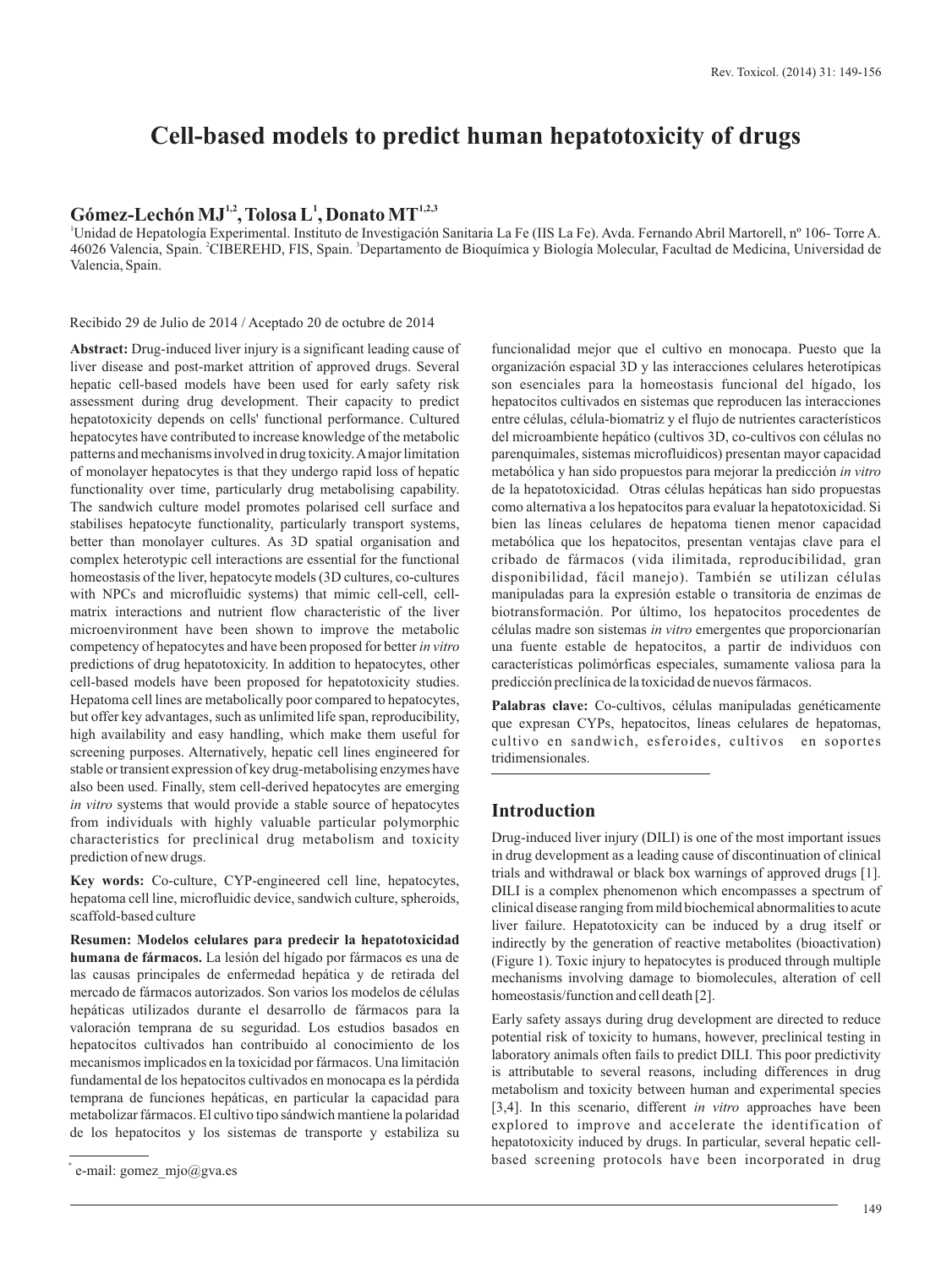

**Figure 1.** Molecular events leading to drug-induced liver cell damage and death. Drugs may act directly on cellular systems or after biotransformation by hepatocytes. In the latter case, toxicity is ultimately the balance between bioactivation and detoxification, which determines whether a reactive metabolite elicits a toxic effect or not. There are several processes known to play a role in the molecular events leading to irreversible cell damage and cell death by either necrosis or apoptosis.

development for early safety risk assessment [4-7]. Their capacity of predicting *in vivo* hepatotoxicity depends critically on the functional activities of the cell types used in each screening platform.

This paper presents the most valuable cell models for human hepatotoxicity predictions including cultures of hepatocytes in different 2D and 3D configurations as well as alternative cells to hepatocytes such as hepatoma cell lines, CYP-engineered cells and stem cell-derived hepatocytes. Major features, advantages and drawbacks of the different cell models are discussed.

#### **2D culture models of hepatocytes**

For decades, 2D-cultures of hepatocytes have been widely used for *in vitro* predictions of *in vivo* metabolic pathways and hepatotoxicity of drugs (Figure 2). Such cell models offer the advantages of being relatively inexpensive, reproducible, robust and convenient. Cultured hepatocytes from different experimental species, particularly rat and mouse, have been used. However, human hepatocytes have been considered the gold standard *in vitro* model for the prediction of drug metabolism and the assessment of hepatotoxicity [8-12], because qualitative and quantitative interspecies differences in drugmetabolising enzymes frequently make the extrapolation of drug metabolism and hepatotoxic effects from animal hepatocytes to man difficult.

Monolayer cultures involve plating cells on a rigid substratum pretreated with extracellular matrix (ECM) proteins (collagen, fibronectin or Matrigel) [11,12], where they maintain key hepaticspecific functions [8-12]. However, one major drawback of monolayer cultures is that they undergo a rapid loss of hepatic



**Figure 2.** Hepatocyte models as tools for hepatotoxicity studies. The models extend from well-established hepatocyte culture models comprising a 2D monolayer and collagen-sandwich configuration, followed by emerging complex 3D hepatic cellular models including scaffold-based models, aggregates and microfluidic devices.

functionality over time, particularly drug metabolising capability, which confers them a short, limited sensitivity to drug hepatotoxicity detection [5,7,8,10,11] (Table 1).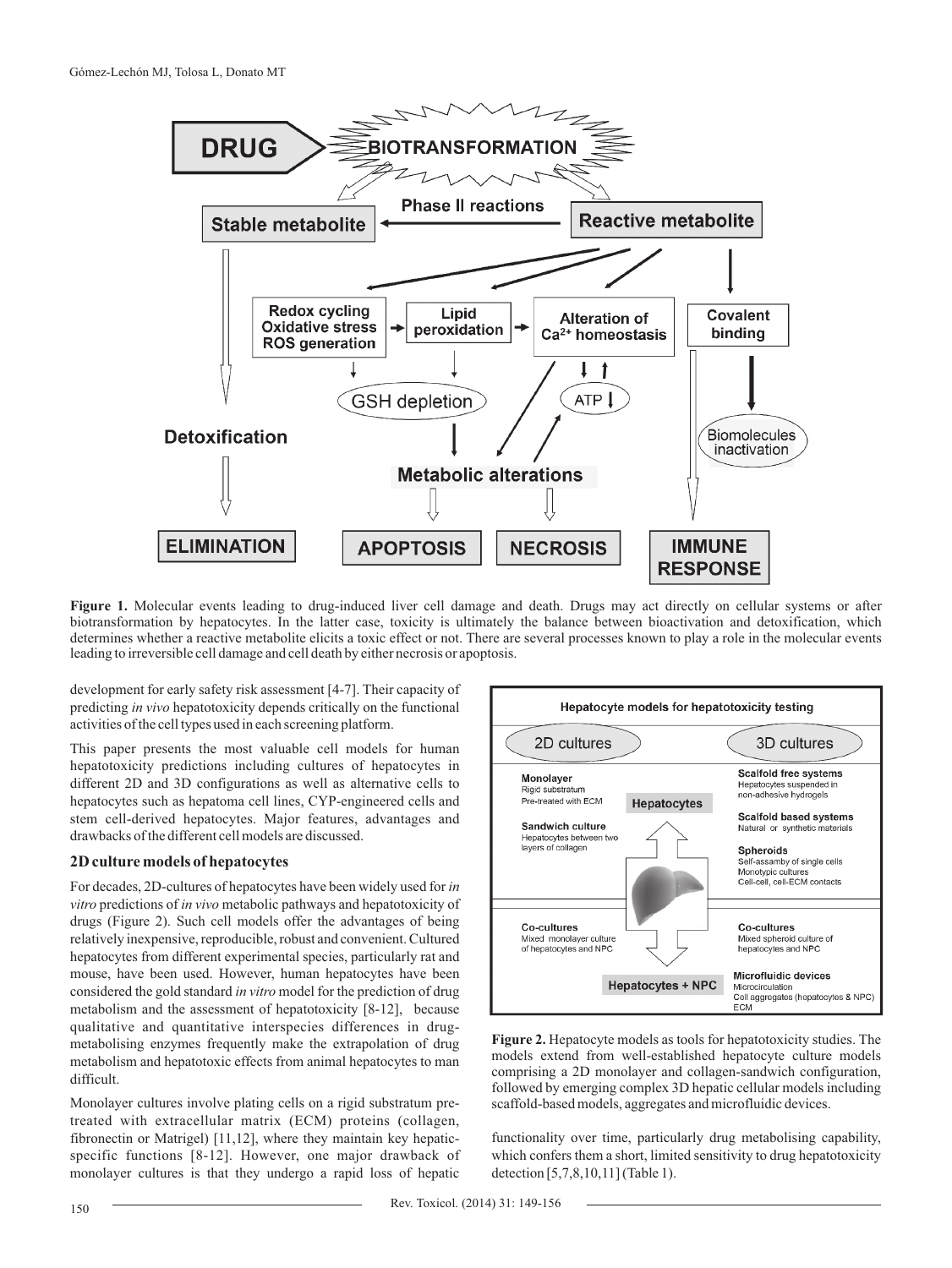| <b>Models</b>                                       | <b>Advantages</b>                                                                                                                                                                                                                                                                                                                                                                                                                                                            | <b>Disadvantages</b>                                                                                                                                                                                                                                           |  |
|-----------------------------------------------------|------------------------------------------------------------------------------------------------------------------------------------------------------------------------------------------------------------------------------------------------------------------------------------------------------------------------------------------------------------------------------------------------------------------------------------------------------------------------------|----------------------------------------------------------------------------------------------------------------------------------------------------------------------------------------------------------------------------------------------------------------|--|
|                                                     |                                                                                                                                                                                                                                                                                                                                                                                                                                                                              |                                                                                                                                                                                                                                                                |  |
| 2D Cultures of hepatocytes                          |                                                                                                                                                                                                                                                                                                                                                                                                                                                                              |                                                                                                                                                                                                                                                                |  |
| Monolaver cultures                                  | Expression of CYP and Phase II enzymes<br>Short-time inducibility of CYPs by xenobiotics<br>Model of choice (human hepatocytes) for drug screening; metabolic profiling, drug-drug<br>interaction, hepatotoxicity<br>Good transferability of data to human data (human hepatocytes)                                                                                                                                                                                          | Short-term preservation of functionality<br>Loss of cell polarity<br>Limited availability (human liver)<br>Donor to donor variability (human)<br>Low resistance to cryopreservation<br>Difficult transferability of data to human<br>data (rodent hepatocytes) |  |
| Sandwich cultures                                   | Higher cell viability, survival and expression of CYP and Phase II enzymes than<br>monolayer cultures<br>Inducibility of CYP enzymes by xenobiotics<br>Retention of morphology, functional bile canaliculi and cell-cell contacts<br>Good transferability of data to human data (human hepatocytes)                                                                                                                                                                          | Difficult transferability of data to human<br>data (rodent hepatocytes)<br>Limited availability of human liver<br>Donor to donor variability(human)                                                                                                            |  |
| Co-cultures of several liver-<br>derived cell types | Improved longevity/functionality of all cell types<br>High expression of CYP and Phase II enzymes<br>Inducibility of CYP enzymes by xenobiotics<br>Retention of morphology, bile canaliculi and cell-cell contacts<br>Good transferability of data to human data (human hepatocytes)                                                                                                                                                                                         | No standard as to which other cell type to<br>use                                                                                                                                                                                                              |  |
| 3D Cultures of hepatocytes                          |                                                                                                                                                                                                                                                                                                                                                                                                                                                                              |                                                                                                                                                                                                                                                                |  |
| Scaffold- based systems/<br><b>Spheroids</b>        | Long-term maintenance of liver specific functions, CYP and Phase II enzymes and<br>inducibility of CYP enzymes by xenobiotics<br>High level of hepatic transporters<br>Preserved liver-specific polarity<br>Possibility of using for chronic toxicity and repeated dose<br>Good transferability of data to human data (human hepatocytes)                                                                                                                                    | In some 3D models there is formation of<br>necrotic cores<br>Techniques need to be improved to be<br>applicable for highthrouput                                                                                                                               |  |
| Co-cultures of liver derived<br>cell types          | Longer expression of CYP and Phase II enzymes and inducibility of CYP enzymes by<br>xenobiotics<br>Intercellular interactions and communication<br>Preserved liver-specific polarity<br>Mimic liver cyto-organization                                                                                                                                                                                                                                                        | Variability of viability and differentiation<br>status depending on culture conditions<br>Techniques need to be improved to be<br>applicable for highthrouput                                                                                                  |  |
| Microfluidic devices                                | Incorporate shear flow<br>Promote round cell aggregates more similar to in vivo morphology<br>Sustained liver-like cell functionality<br>Preserved liver-specific polarity<br>Allow the possibility to precisely adjust flow rates and metabolite or drug concentrations<br>in the medium<br>Better correlation with in vivo data compared with static hepatocyte cultures and this<br>correlation further improved in co-cultures<br>Possibility of microscopic examination | Emerging technology<br>Variability of viability and differentiation<br>status depending on culture conditions<br>Does not maintain viability/ functionality<br>longer than other 3D methods                                                                    |  |

**Table 1.** *Hepatocyte culture models for hepatotoxicity testing*

In an attempt to maintain liver-specific functionality over longer culture periods, a sandwich configuration was developed (Table 1). Hepatocytes are placed between two matrix layers, traditionally collagen or Matrigel. Maintaining hepatocytes in a sandwich culture prevents cell viability loss, enhances secretion of organic compounds, including urea and albumin, increases basal and induced drug-metabolising enzyme activities, and mimics *in vivo* biliary excretion rates [9,11,13,14]. Therefore, it has been suggested that the sandwich culture model is most useful for mechanistic studies of hepatobiliary toxicity [13,15-17]. This is important because biliary efflux activity is inhibited by various drugs that cause iatrogenic cholestasis, an important mechanism of DILI [18].

#### **3D culture models of hepatocytes**

As a result of the failure to predict hepatotoxic drugs in preclinical testing using traditional hepatocyte cultures, alternative models to phenotypically stabilise liver cell functions over a long period of time have been developed (Figure 2). They are based in recreating microenvironmental cues *in vivo*, such as a 3D architecture, multiple cell types, cell-cell and cell-matrix interactions, soluble factors, and dynamic nutrient flow which appear promising for drug screening and predicting drug efficacy and toxicity in humans. 3D liver cell models, which are amenable to routine use and high-throughput adaptation, are particularly desirable for industrial drug discovery to allow the realistic assessment of drug metabolism and adverse/toxic effects [5,19]. Advantages and disadvantages of the different models are summarized in Table 1.

#### *Scaffold-based systems*

3D cultures can be produced by embedding hepatocytes in scaffoldfree and scaffold-based systems (for a review, see [5,19]). The former consists in suspending cells in non-adhesive hydrogels (i.e., alginate, Matrigel, collagen, self-assembling peptides) with subsequent polymerisation that aims to culture the hepatocytes encapsulated within a gel [20]. Scaffold-based systems involve seeding cells on 3D solid matrices; *e.g*., derived from natural materials (decellularised liver-derived ECM) or synthetic materials (*e.g*., alginate, polystyrene) [19,21]. While naturally derived substrates offer advantages in biocompatibility terms, and mimic cell-matrix interactions, synthetic scaffolds offer reproducibility and stability. Interconnected porous networks and the pore size of 3D scaffolds are very important for ensuring spatially uniform cell distribution, cell migration and cell survival, which all affect the diffusion of physiological nutrients and gases and the removal of metabolic waste. The currently available wide range of synthetic polymers opens up many opportunities for cell-specific tailored scaffolds. For example, the specific affinity of hepatocytes to the galactose residue has led to a range of synthetic scaffolds that present galactose on the surface for improved hepatocyte adhesion and function [5,22].

#### *Multicellular spheroids*

Hepatocytes can be re-aggregated by cellular self-assembly and by re-establishing cellular contacts to reform a 3D configuration. The fundamental concept is that suspended isolated hepatocytes are capable of reforming 3D tissue or spheroids if adhesion to a substrate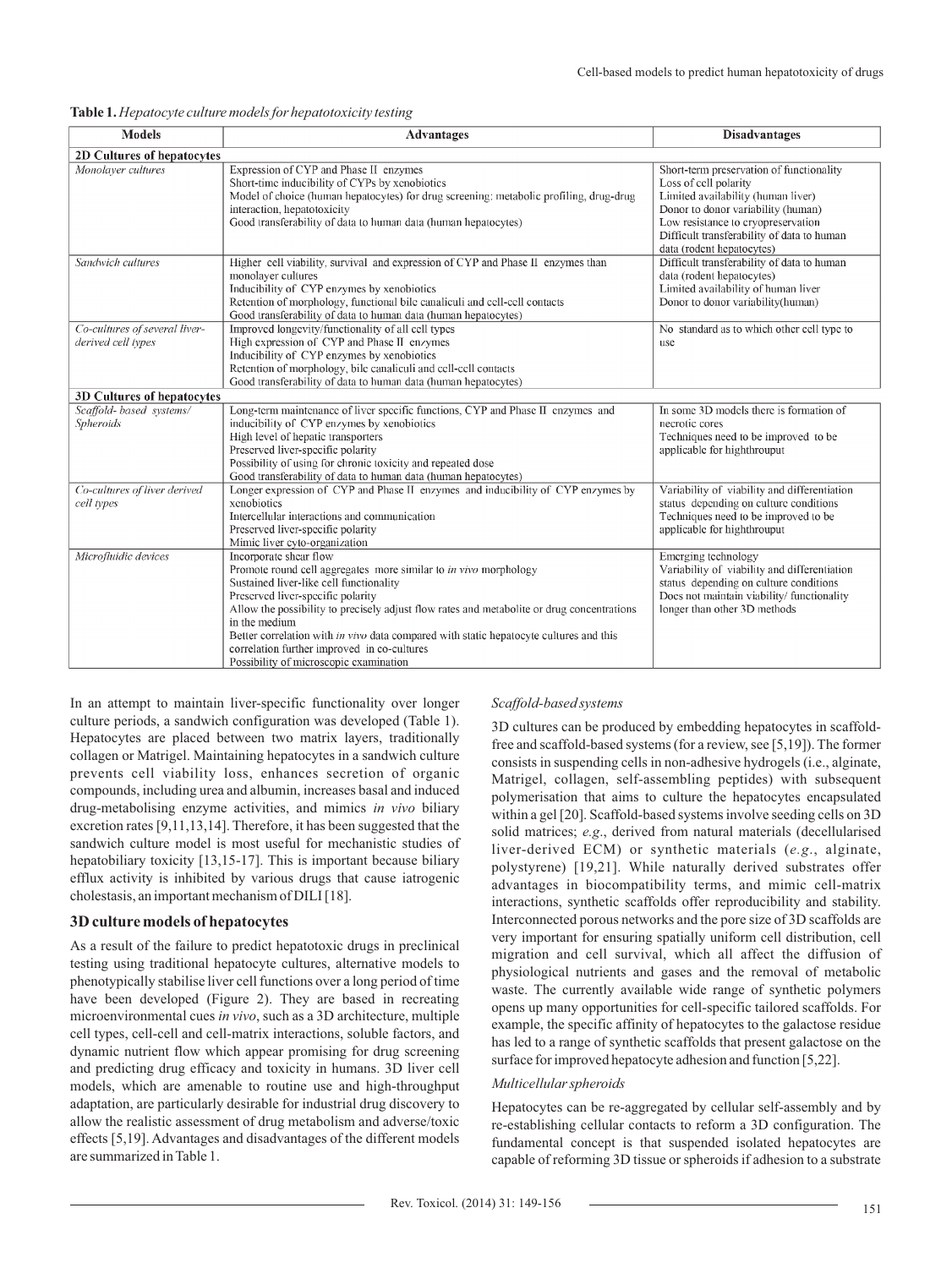is prevented. Sustained cellular contacts are key for maintaining hepatic differentiation and functionality in spheroids [23] (for a review see [5]). In general, an intact actin cytoskeleton is required for the self-assembly and differentiation of liver cell spheroids [23]. The size of spheroids is critical since spheroids larger than 200-300 μm are at risk of having necrotic cores since oxygen diffusion is the most limiting parameter [5]. Spheroids can be created by various methods [5]: (1) spontaneous self-assembly in non-adhesive wells/dishes under static conditions; (2) agitation or microcavities; and (3) in a hanging drop. Several reports indicate an excellent long-term viability of human hepatocyte spheroids to preserve liver-specific polarity, the expression and activity of phase I and phase II drugmetabolising enzymes and induction. Thus, they appear to be a suitable model for discovering drug metabolites and long-term drug hepatotoxicity testing, such as the repeated-dose format and highthroughput systems [24].

#### *3D co-cultures of hepatocytes and non-parenchymal cells*

The liver comprises two major cell populations, hepatocytes and nonparenchymal cells (NPCs), including endothelial, stellate and Kupffer cells, among others. The cell-cell communication between hepatocytes, and between hepatocytes and NPCs, and also with the ECM, is a prerequisite for maintaining a differentiated phenotype and required for the *in vivo* functional homeostasis of the liver. Moreover, NPCs are considered important modulators of idiosyncratic hepatotoxicity. Thus, the use of co-cultures of hepatocytes and NPCs could further enhance the *in vivo*–like characteristics of a 3D culture device and provide more predictive results.

Spheroid systems that co-culture rat hepatocytes with hepatic stellate cells, the HSC-T6 cell line, HUVEC cells or Kupffer cells have been developed, and it has been underlined the relevance of these complex and long-lasting hepatic cell culture models [57]. More recently, a 3D scaffold co-culture of human hepatocytes, stellate, Kupffer and endothelial cells has been reported to maintain well-preserved composition and liver function for up to 3 months [25]. Therefore, presence of NPCs not only contribute to prolong the survival and to improve the function of hepatocytes in culture, but can also increase

**Table 2.** *Alternative cell sources to hepatocytes for hepatotoxicity testing*

their sensitivity for DILI detection involving inflammatory mediators [25].

#### *Microfluidic devices*

*In vitro* microfluidic systems have been more recently developed to better mimic the *in vivo* situation due to better hepatocyte functionality [26]. Incorporating fluid flow into 3D culture systems is an important step for combating poor oxygen and nutrient diffusion issues through spheroids and aggregates of cells and ECM. The overall goal of many such efforts is to form a fully functional liver culture model that mimics the complex *in vivo* architecture of a liver lobule, and which can be used for toxicological and pharmacological research or can be modified in a bio-artificial liver for clinical use (for a review, see [5,19]). One real advantage is the possibility of precisely adjusting flow rates and metabolite or drug concentrations in the medium to mimic various physiologic conditions of blood, such as postprandial and starvation states or circadian cycles of hormone and metabolite concentrations. These devices preserve cell viability and the metabolic competency of human hepatocytes at higher levels than under static culture conditions [26-28]. The utility of these models for toxicity testing has been explored through the prediction of *in vivo* clearance rates. It has been demonstrated that the data from these systems are more correlative with *in vivo* data than those deriving from static hepatocyte cultures, and that this correlation improved further when co-cultures were used [28,29].

## **Hepatoma cell lines**

Although human hepatocytes are the preferred cells for drug metabolism and hepatotoxicity studies, their scarce availability, interdonor variability, short life span, and decreased metabolic capacity along culture time limit their routine use for screening purposes. Several human hepatoma cell lines (e.g., HepG2, Hep3B, Huh7, HepaRG) have been proposed as alternative cell models to hepatocytes [30]. These cells offer key advantages over hepatocytes such as their high availability, unlimited life span, stable phenotype, reproducibility, and easy handling (Table 2), which make them useful *in vitro* systems for drug safety assessment [30,31].

| <b>Models</b>                   | <b>Advantages</b>                                           | <b>Disadvantages</b>                                         |
|---------------------------------|-------------------------------------------------------------|--------------------------------------------------------------|
| <b>Hepatoma</b> cell lines      | Highly proliferative, unlimited available cells             | Undifferentiated phenotype characteristic of proliferative   |
|                                 | Easy handling and relative low cost                         | tumor cells                                                  |
|                                 | Standardized culture conditions                             | Poor expression of some functions of adult human liver       |
|                                 | Relative stable gene expression pattern                     | Altered expression of key transcription factors              |
|                                 | Robustness and good experimental reproducibility            | Scarce levels of certain CYP enzymes (depending on cell      |
|                                 | Some cell lines retain certain liver-specific functions and | line)                                                        |
|                                 | drug-metabolizing capacity (i.e., HepaRG)                   | Absence on non-parenchymal cells                             |
|                                 | Suitable to high throughput screenings                      | Difficult transferability of data to normal (non-malignant)  |
|                                 | Possibility of culturing in 3D configuration (cnhanced      | human liver                                                  |
|                                 | functionality)                                              |                                                              |
| <b>CYP-transfected cell</b>     | High activity levels of transfected enzymes                 | Unbalanced drug metabolism (cells over-expressing a          |
| lines                           | Useful for metabolism-based toxicity studies                | single CYP)                                                  |
|                                 | High reproducibility and phenotypic stability (stably       | Potential altered expression of other hepatic functions      |
|                                 | transfected cell lines)                                     | More correlation studies to in vivo hepatotoxicity are       |
|                                 | Identification of CYPs involved in the generation of toxic  | required                                                     |
|                                 | metabolites                                                 | Uncontrollable risk of mutagenic effects (stably transfected |
|                                 | Controllable expression of functional CYPs (adenovirus-     | cell lines)                                                  |
|                                 | transfected cells)                                          | Transient expression systems require the generation of a     |
|                                 | Tailored reproduction of metabolic phenotypes (multiple)    | new cell lot for each study (potential variability, time-    |
|                                 | adenoviral co-transfection)                                 | consuming)                                                   |
| <b>Induced pluripotent stem</b> | Stable genetic background                                   | Complex reprogramming steps                                  |
| cells-derived hepatocytes       | High availability                                           | Limited expression of liver-specific genes                   |
|                                 | Defined phenotype                                           | Variability in phenotype among preparations                  |
|                                 | Allow studies of inter-individual variability               | Few studies in toxicology yet                                |
|                                 | Possibility of culturing in 3D configuration (enhanced      |                                                              |
|                                 | functionality)                                              |                                                              |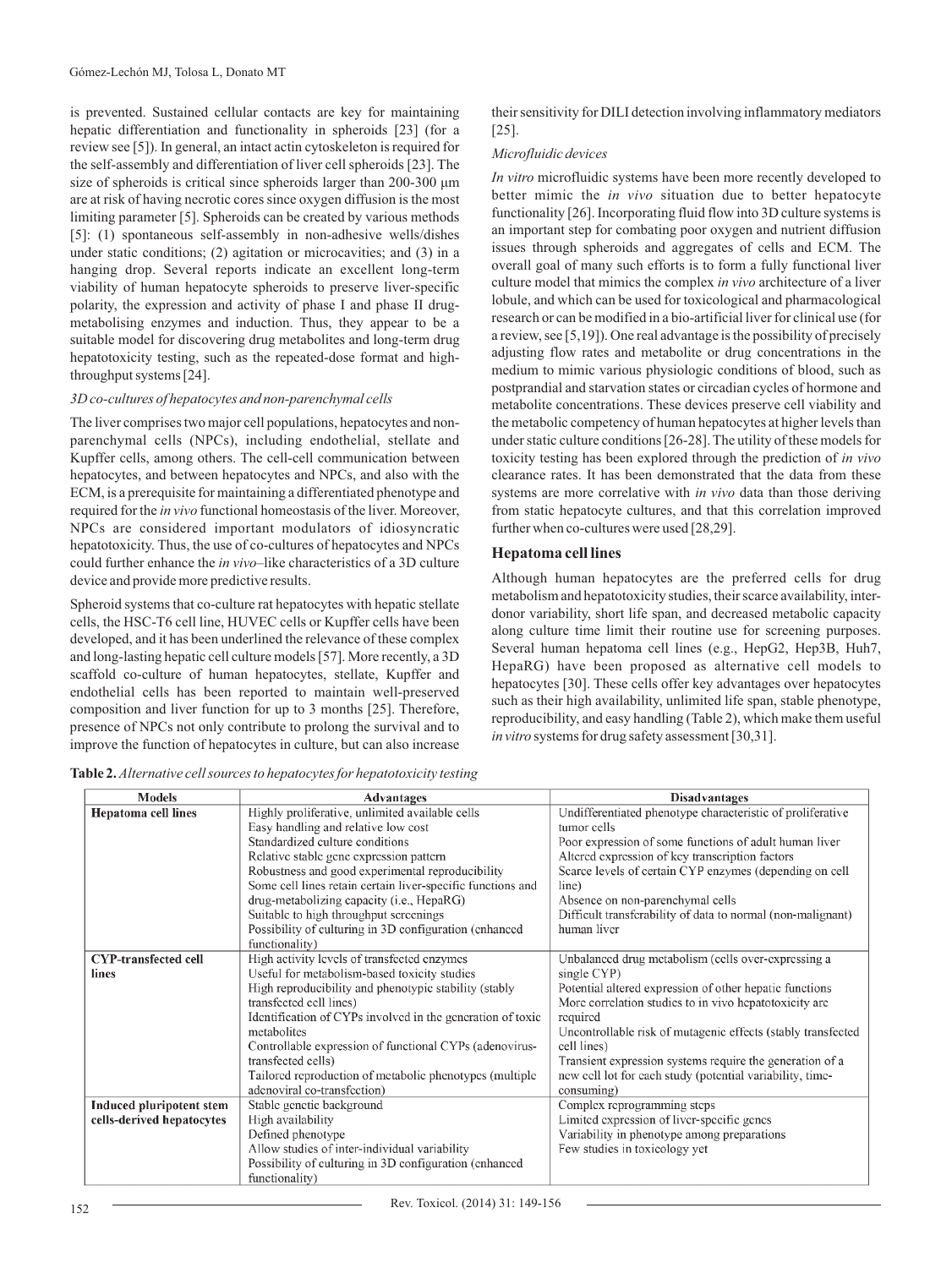Most hepatoma cell lines express many liver differentiated functions; however, in general, they show a poor expression of drug metabolising enzymes (CYPs, conjugating enzymes) and transport proteins compared to primary hepatocytes [31-33]. Despite these shortcomings, hepatoma cells have been extensively used for cytotoxicity evaluations and to examine specific mechanisms of toxicity. In particular, HepG2, the best characterised human hepatoma, is one of the most currently used human cell models for hepatotoxicity screenings. As a result of this widespread use, exhaustive data on the effects of a huge number of compounds (model hepatotoxins, drugs, chemicals) on many parameters indicative of toxicity to HepG2 cells (viability, membrane integrity, cell proliferation, ATP level, etc.) are available in the literature [6,34,35]. Recently, multiplexed high content screening and automated assays adapted to HepG2 miniaturised culture formats (e.g., 96- or 386-well plates) have been proposed as valuable prioritisation tools during preclinical drug development [36,37]. These multiparametric assays have been applied to screen large series of compounds and have shown acceptable specificity and sensitivity to discriminate between hepatotoxic and non-hepatotoxic drugs.

HepaRG is a recently derived hepatoma cell line that is now considered the most promising cell model as a surrogate for human hepatocytes in *in vitro* assessments. Proliferating HepaRG are bipotent progenitor cells capable of differentiating into hepatocytelike and biliary-like cells [38]. After several weeks of culture in the presence of DMSO, confluent monolayers of HepaRG cells differentiate towards a hepatocyte-like phenotype with bile canaliculi structures formation [38]. Differentiated HepaRG are now increasingly used in hepatotoxicity studies as they show important advantages over HepG2 and other hepatoma cells: 1) greater levels of phase I and phase II drug-metabolising enzymes, which enables the detection of toxic effects of reactive metabolites; 2) a polarised expression of the hepatobiliary membrane transporters required to identify toxicity due to the alteration of the normal function of hepatic uptake or efflux transporters; and 3) a stable metabolic competence for several weeks, which opens up the possibility of performing longterm repeated-dose studies for chronic toxicity assessment [32,39,40]. However, the demanding culture requirements, long-term differentiation protocols and high DMSO concentrations required to maintain differentiated HepaRG cultures are major drawbacks for their widespread use in hepatotoxicity testing [39,40].

Research efforts have been made to improve the functional capacity of hepatoma cell lines and to promote their performance for drug safety evaluation. Different 3D culture techniques (e.g., microencapsulation, cell spheroids or micro-space cell culture systems) have been explored to improve differentiation and the hepatic phenotype of HepG2 or HepaRG cells. Similarly to hepatocytes, hepatoma cells grown in 3D systems have exhibited better viability and functionality than in conventional 2D cultures [41-43]. Therefore, these 3D organotypic cultures have been proposed as relevant alternative systems for the more accurate assessment of human hepatotoxicity and for metabolism-mediated drug toxicity screenings [41-43].

#### **CYP-transfected hepatic cell lines**

Hepatotoxicity can be produced after bioactivation of the drug by biotranformation enzymes (mainly CYPs) into reactive metabolite(s) (Figure 1). The identification of bioactivable molecules requires the use of metabolic competent systems capable of generating toxic metabolites. Several cell systems based on liver-derived cell lines engineered to express high levels of CYPs (and other drugmetabolising enzymes) have been developed as *in vitro* tools for drug metabolism and hepatotoxicity studies [30]. These metabolically competent cells are generated by tranfection with vectors encoding for human CYPs resulting in stable or transient expression of the transgene [5,30]. In contrast to primary hepatocyte cultures, transfected cell lines show high levels of CYP activities along time in culture and offer the advantages of robustness and good experimental reproducibility; however important limitations of these cells is that transfection strategies can potentially alter the expression of other hepatic functions and overexpression of a particular enzyme may result in unbalanced metabolism and (Table 2).

Among cell lines manipulated for stable expression of drugmetabolising transgenes, those generated by the transfection of SV40 large T-antigen-immortalised human liver epithelial (THLE) cells or HepG2 cell line are the most widely used for hepatotoxicity assessment of bioactivable drugs [44,45]. Each CYP-transfected THLE or HepG2 cell line stably express high levels of an individual human CYP [45]. A study strategy based on the comparison of the effects of a particular drug to CYP-transfected cells and to parental non-CYP expressing cells has enabled the contribution of CYPmediated metabolism to toxicity to be explored [44-46]. However, no more than one or two enzymes can be satisfactorily transfected into cells, and expression levels are often too high or low when compared to human liver/hepatocytes [46].

As an alternative, upgraded HepG2 cells generated by adenoviralmediated CYP expression have been proposed for hepatotoxicity studies [30,47-49]. Adenoviral transduction has allowed the easily modulated and controlled expression of multiple transgenes (up to five CYPs) in host cells [5,48,49]. Then by selecting appropriate mixtures of adenoviral constructs, cells customised with a particular CYP profile (metabolic phenotype) can be produced [30]. The versatility of these cell-based assays opens up the possibility of making *in vitro* hepatotoxicity predictions to different population groups (e.g., extensive *vs* poor metabolisers). However, one limitation of this strategy is that transgene expression is transient and a new transfection must be performed for each experiment.

## **Pluripotent stem cells-derived hepatocytes**

Human pluripotent stem cells-derived hepatocytes are emerging as cell-based systems that will potentially provide a stable source of hepatocytes for reliable and high-throughput screening for the metabolism and toxicity of candidate compounds. Different groups have developed protocols to isolate embryonic stem cells (ESCs) and induce them to form hepatocyte-like cells by mimicking the developmental pathway of the liver during embryogenesis [7,50]. However, the broad variability reported by distinct laboratories of the key enzymes implicated in drug metabolism in differentiated ESCs implies that the application of these cells in toxicity studies is still premature. Recent studies have focused on the 3D culture of ESCs for toxicity testing [51].

Human induced-pluripotent stem cells (iPSCs) are an attractive source of normal human cells because they possess self-renewing potency and pluripotency, and can differentiate into virtually any somatic cell type, like hepatocytes. They may provide a limitless supply of hepatocytes for high-throughput screening with minor batch variability from multiple individuals to improve reproducibility and to enable testing of individual-specific toxicity [7,52,53]. Hepatocyte-like cells differentiated from iPSCs recapitulate many hepatic functional properties. However, current hepatic differentiation protocols result in cells with lower levels of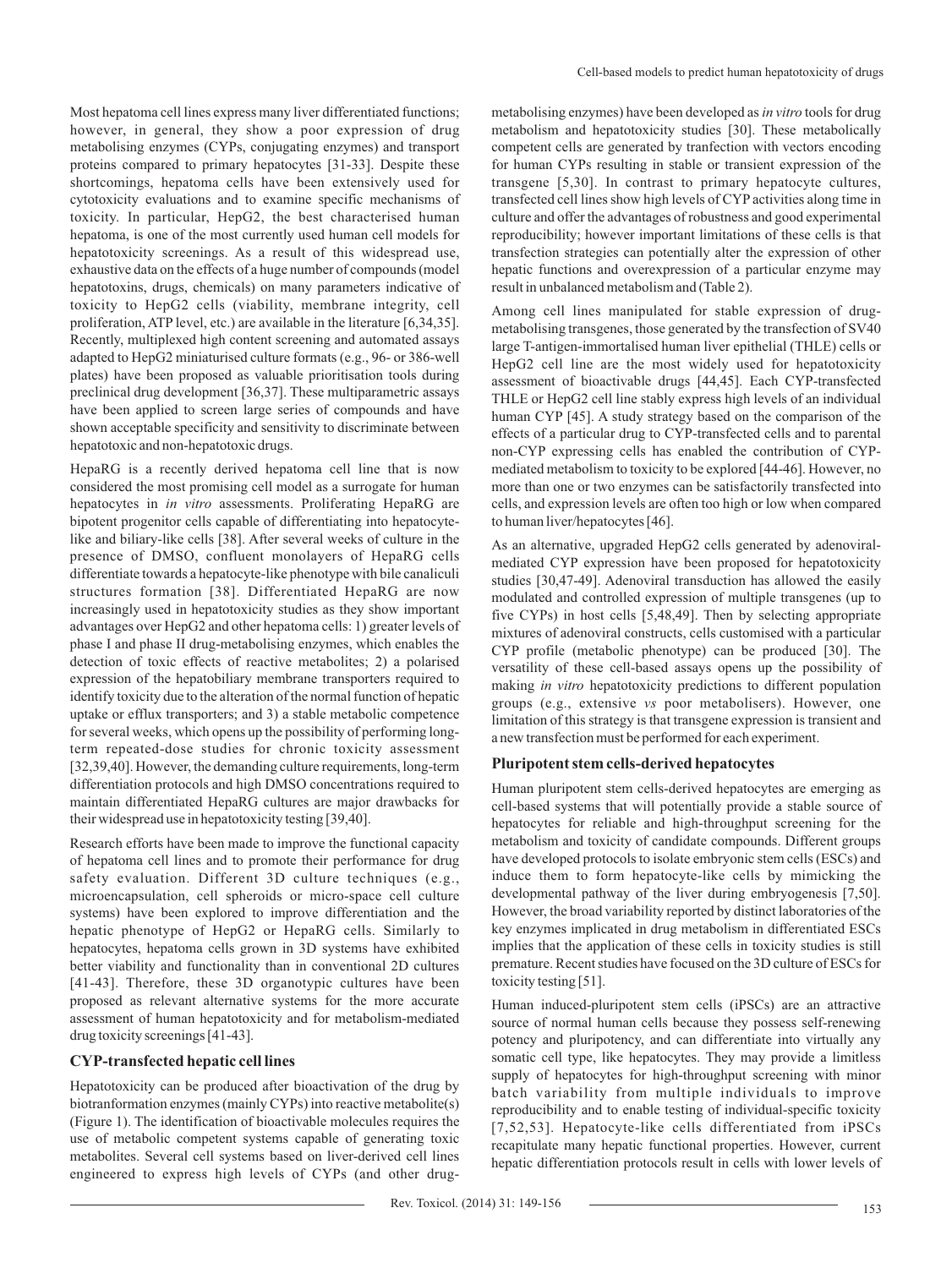enzyme activity and hepatic gene expression profiles than intact human liver or human isolated hepatocytes [54,55]. Perhaps in the future, iPSC-hepatocytes generated from individuals with different CYP polymorphisms would be of great value for the drug metabolism and toxicity prediction of new drugs in pre-clinical stages to enable more successful clinical trials [53,55,56].

## **Reference**s

- 1. Norris W, Paredes AH, Lewis JH (2008) Drug-induced liver injury in 2007. Curr Opin Gastroenterol 24: 287-297.
- 2. Gomez-Lechon MJ, Tolosa L, Castell JV, Donato MT (2010) Mechanism-based selection of compounds for the development of innovative *in vitro* approaches to hepatotoxicity studies in the LIINTOPproject. Toxicol In Vitro 24: 1879-1889.
- 3. Lewis DF, Ioannides C, Parke DV (1998) Cytochromes P450 and species differences in xenobiotic metabolism and activation of carcinogen. Environ Health Perspect 106: 633-641.
- 4. O'Brien PJ, Chan K, Silber PM (2004) Human and animal hepatocytes *in vitro* with extrapolation *in vivo*. Chem Biol Interact 150: 97-114.
- 5. Godoy P, Hewitt NJ, Albrecht U, Andersen ME, Ansari N, Bhattacharya S, Bode JG, Bolleyn J, Borner C, Böttger J, Braeuning A, Budinsky RA, Burkhardt B, Cameron NR, Camussi G, Cho CS, Choi YJ, Craig Rowlands J, Dahmen U, Damm G, Dirsch O, Donato MT, Dong J, Dooley S, Drasdo D, Eakins R, Ferreira KS, Fonsato V, Fraczek J, Gebhardt R, Gibson A, Glanemann M, Goldring CE, Gómez-Lechón MJ, Groothuis GM, Gustavsson L, Guyot C, Hallifax D, Hammad S, Hayward A, Häussinger D, Hellerbrand C, Hewitt P, Hoehme S, Holzhütter HG, Houston JB, Hrach J, Ito K, Jaeschke H, Keitel V, Kelm JM, Kevin Park B, Kordes C, Kullak-Ublick GA, LeCluyse EL, Lu P, Luebke-Wheeler J, Lutz A, Maltman DJ, Matz-Soja M, McMullen P, Merfort I, Messner S, Meyer C, Mwinyi J, Naisbitt DJ, Nussler AK, Olinga P, Pampaloni F, Pi J, Pluta L, Przyborski SA, Ramachandran A, Rogiers V, Rowe C, Schelcher C, Schmich K, Schwarz M, Singh B, Stelzer EH, Stieger B, Stöber R, Sugiyama Y, Tetta C, Thasler WE, Vanhaecke T, Vinken M, Weiss TS, Widera A, Woods CG, Xu JJ, Yarborough KM, Hengstler JG (2013) Recent advances in 2D and 3D *in vitro* systems using primary hepatocytes, alternative hepatocyte sources and nonparenchymal liver cells and their use in investigating mechanisms of hepatotoxicity, cell signaling and ADME. Arch Toxicol 87: 1315-1530.
- 6. O'Brien PJ, Irwin W, Diaz D, Howard-Cofield E, Krejsa CM, Slaughter MR, Gao B, Kaludercic N, Angeline A, Bernardi P, Brain P, Hougham C (2006) High concordance of drug-induced human hepatotoxicity with *in vitro* cytotoxicity measured in a novel cell-based model using high content screening. Arch Toxicol 80: 580-604.
- 7. Soldatow VY, Lecluyse EL, Griffith LG, Rusyn I (2013). Models for liver toxicity testing. Toxicol Res (Camb) 2: 23-39.
- 8. Gomez-Lechon MJ, Castell JV, Donato MT (2008) An update on metabolism studies using human hepatocytes in primary culture. Expert Opin Drug Metab Toxicol 4: 837-854.
- 9. Gomez-Lechon MJ, Donato MT, Castell JV, Jover R (2003) Human hepatocytes as a tool for studying toxicity and drug metabolism. Curr Drug Metab 4: 292-312.
- 10. Gomez-Lechon MJ, Donato MT, Castell JV, Jover R (2004) Human hepatocytes in primary culture: the choice to investigate drug metabolism in man. Curr Drug Metab 5: 443-462.
- 11. Hewitt NJ, Gómez-Lechon MJ, Houston JB, Hallifax D, Brown HS, Maurel P, Kenna JG, Gustavsson L, Lohmann C, Skonberg C, Guillouzo A, Tuschl G, Li AP, LeCluyse E, Groothuis GM, Hengstler JG (2007) Primary hepatocytes: current understanding of the regulation of metabolic enzymes and transporter proteins, and pharmaceutical practice for the use of hepatocytes in metabolism, enzyme induction, transporter, clearance, and hepatotoxicity studies. Drug Metab Rev 39: 159-234.
- 12. LeCluyse EL(2001) Human hepatocyte culture systems for the *in vitro* evaluation of cytochrome P450 expression and regulation. Eur J Pharm Sci 13: 343-368.
- 13. Meng Q. Three-dimensional culture of hepatocytes for prediction of drug-induced hepatotoxicity. Expert Opin Drug Metab Toxicol 2010; 6:733-46.
- 14. Kienhuis AS, Wortelboer HM, Maas WJ, van Herwijnen M, Kleinjans JC, van Delft JH, Stierum RH (2007) A sandwichcultured rat hepatocyte system with increased metabolic competence evaluated by gene expression profiling. Toxicol In Vitro 21: 892-901.
- 15. Chatterjee S, Richert L, Augustijns P, Annaert P (2014) Hepatocyte-based *in vitro* model for assessment of drug-induced cholestasis. Toxicol Appl Pharmacol 274: 124-136.
- 16. De Bruyn T, Chatterjee S, Fattah S, Keemink J, Nicolaï J, Augustijns P, Annaert P (2013) Sandwich-cultured hepatocytes: utility for *in vitro* exploration of hepatobiliary drug disposition and drug-induced hepatotoxicity. Expert Opin Drug Metab Toxicol 9: 589-616.
- 17. Marion TL, Perry CH, St Claire RL, Brouwer KL (2012) Endogenous bile acid disposition in rat and human sandwichcultured hepatocytes. Toxicol Appl Pharmacol 261: 1-9.
- 18. Trauner M, Boyer JL (2003) Bile salt transporters: molecular characterization, function, and regulation. Physiol Rev 83: 633- 671.
- 19. Mueller D, Heinzle E, Noor F (2013) 3D Hepatic *In Vitro* Models as Tools for Toxicity Studies. Current Tissue Eng 2: 78-89.
- 20. Lau TT, Lee LQ, Leong W, Wang DA(2012) Formation of model hepatocellular aggregates in a hydrogel scaffold using degradable genipin crosslinked gelatin microspheres as cell carriers. Biomed Mater 7:065003.
- 21. Kim BS, Park IK, Hoshiba T, Jiang HL, Choi YJ, Akaike T, Cho CS (2011) Design of artificial extracellular matrices for tissue engineering. Prog Polym Sci 36: 238-268.
- 22. Cho CS, Seo SJ, Park IK, Kim SH, Kim TH, Hoshiba T, Harada I, Akaike T (2006) Galactose-carrying polymers as extracellular matrices for liver tissue engineering. Biomaterials 27: 576-585.
- 23. van Zijl F, Mikulits W (2010) Hepatospheres: Three dimensional cell cultures resemble physiological conditions of the liver. World J Hepatol 2: 1-7.
- 24. Tostoes RM, Leite SB, Serra M, Jensen J, Bjorquist P, Carrondo MJ, Brito C, Alves PM (2012) Human liver cell spheroids in extended perfusion bioreactor culture for repeated-dose drug testing. Hepatology 55: 1227-1236.
- 25. Kostadinova R, Boess F, Applegate D, Suter L, Weiser T, Singer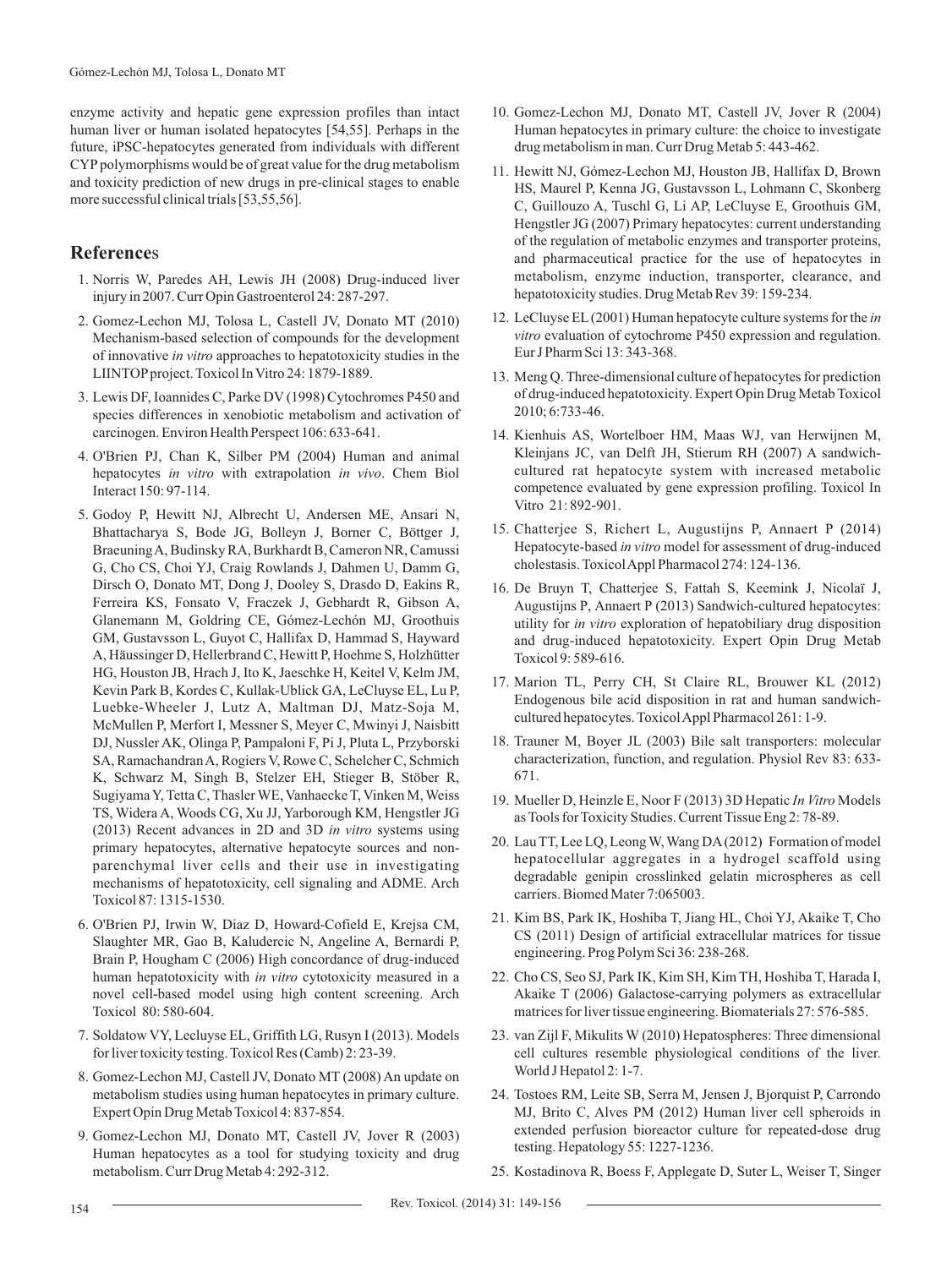T, Naughton B, Roth A (2013) A long-term three dimensional liver co-culture system for improved prediction of clinically relevant drug-induced hepatotoxicity. Toxicol Appl Pharmacol  $268:1-16.$ 

- 26. Chao P, Maguire T, Novik E, Cheng KC, Yarmush ML (2009) Evaluation of a microfluidic based cell culture platform with primary human hepatocytes for the prediction of hepatic clearance in human. Biochem Pharmacol 78: 625-632.
- 27. Goral VN, Hsieh YC, Petzold ON, Clark JS, Yuen PK, Faris RA (2010) Perfusion-based microfluidic device for threedimensional dynamic primary human hepatocyte cell culture in the absence of biological or synthetic matrices or coagulants. Lab Chip 10: 3380-3386.
- 28. Novik E, Maguire TJ, Chao P, et al. A microfluidic hepatic coculture platform for cell-based drug metabolism studies. Biochem Pharmacol 2010; 79:1036-44.
- 29. Bhushan A, Senutovitch N, Bale SS, McCarty WJ, Hegde M, Jindal R, Golberg I, Berk Usta O, Yarmush ML, Vernetti L, Gough A, Bakan A, Shun TY, DeBiasio R, Lansing Taylor D (2013) Towards a three-dimensional microfluidic liver platform for predicting drug efficacy and toxicity in humans. Stem Cell Res Ther 4 Suppl 1: S16.
- 30. Donato MT, Jover R, Gomez-Lechon MJ (2013) Hepatic cell lines for drug hepatotoxicity testing: limitations and strategies to upgrade their metabolic competence by gene engineering. Curr Drug Metab 14: 946-968.
- 31. Donato MT, Lahoz A, Castell JV, Gomez-Lechon MJ (2008) Cell lines: a tool for *in vitro* drug metabolism studies. Curr Drug Metab 9: 1-11.
- 32. Kanebratt KP, Andersson TB (2008) Evaluation of HepaRG cells as an *in vitro* model for human drug metabolism studies. Drug Metab Dispos 36: 1444-1452.
- 33. Guo L, Dial S, Shi L, Branham W, Liu J, Fang JL, Green B, Deng H, Kaput J, Ning B (2011) Similarities and differences in the expression of drug-metabolizing enzymes between human hepatic cell lines and primary human hepatocytes. Drug Metab Dispos 39: 528-538.
- 34. Schoonen WG, Westerink WM, de Roos JA, Débiton E (2005) Cytotoxic effects of 100 reference compounds on Hep G2 and HeLa cells and of 60 compounds on ECC-1 and CHO cells. I mechanistic assays on ROS, glutathione depletion and calcein uptake. Toxicol In Vitro 19: 505-516.
- 35. Schoonen WG, Stevenson JC, Westerink WM, Horbach GJ (2012) Cytotoxic effects of 109 reference compounds on rat H4IIE and human HepG2 hepatocytes. III: Mechanistic assays on oxygen consumption with MitoXpress and NAD(P)H production with Alamar Blue. Toxicol In Vitro 26: 511-525.
- 36. Tolosa L, Pinto S, Donato MT, Lahoz A, Castell JV, O'Connor JE, Gómez-Lechón MJ (2012) Development of a Multiparametric Cell-based Protocol to Screen and Classify the Hepatotoxicity Potential of Drugs. Toxicol Sci 127: 187-198.
- 37. Garside H, Marcoe KF, Chesnut-Speelman J, Foster AJ, Muthas D, Kenna JG, Warrior U, Bowes J, Baumgartner J (2014) Evaluation of the use of imaging parameters for the detection of compound-induced hepatotoxicity in 384-well cultures of HepG2 cells and cryopreserved primary human hepatocytes. Toxicol In Vitro 28: 171-181.
- 38. Aninat C, Piton A, Glaise D, Le Charpentier T, Langouët S, Morel F, Guguen-Guillouzo C, Guillouzo A (2006) Expression of cytochromes P450, conjugating enzymes and nuclear receptors in human hepatoma HepaRG cells. Drug Metab Dispos 34: 75- 83.
- 39. Rodrigues RM, Bouhifd M, Bories G, Sacco MG, Gribaldo L, Fabbri M, Coecke S, Whelan MP (2013) Assessment of an automated *in vitro* basal cytotoxicity test system based on metabolically-competent cells. Toxicol In Vitro 27: 760-767.
- 40. Klein S, Mueller D, Schevchenko V, Noor F (2013) Long-term maintenance of HepaRG cells in serum-free conditions and application in a repeated dose study. J Appl Toxicol 2013; doi: 10.1002/jat.2929.
- 41. Ramaiahgari SC, den Braver MW, Herpers B, Terpstra V, Commandeur JN, van de Water B, Price LS (2014) A 3D *in vitro* model of differentiated HepG2 cell spheroids with improved liver-like properties for repeated dose high-throughput toxicity studies. Arch Toxicol 88: 1083-1095.
- 42. Mueller D, Kramer L, Hoffmann E, Klein S, Noor F (2014) 3D organotypic HepaRG cultures as *in vitro* model for acute and repeated dose toxicity studies. Toxicol In Vitro 28: 104-112.
- 43. Gunness P, Mueller D, Shevchenko V, Heinzle E, Ingelman-Sundberg M, Noor F (2013) 3D organotypic cultures of human HepaRG cells: a tool for *in vitro* toxicity studies. Toxicol Sci 133: 67-78.
- 44. Dambach DM, Andrews BA, Moulin F (2005) New technologies and screening strategies for hepatotoxicity: use of *in vitro*models. Toxicol Pathol 33: 17-26.
- 45. Gustafsson F, Foster AJ, Sarda S, Bridgland-Taylor MH, Kenna JG (2014) Acorrelation between the *in vitro* drug toxicity of drugs to cell lines that express human P450s and their propensity to cause liver injury in humans. Toxicol Sci 137: 189-211.
- 46. Greer ML, Barber J, Eakins J, Kenna JG (2010) Cell based approaches for evaluation of drug-induced liver injury. Toxicology 268: 125-131.
- 47. Vignati L, Turlizzi E, Monaci S, Grossi, P.; Kanter, R.; Monshouwer, M (2005) An *in vitro* approach to detect metabolite toxicity due to CYP3A4-dependent bioactivation of xenobiotics. Toxicology 216: 154-167.
- 48. Tolosa L, Donato MT, Perez-Cataldo G, Castell JV, Gómez-Lechón MJ (2012) Upgrading cytochrome P450 activity in HepG2 cells co-transfected with adenoviral vectors for drug hepatotoxicity assessment. Toxicol In Vitro 26: 1272-1277.
- 49. Tolosa L, Gomez-Lechon MJ, Perez-Cataldo G, Castell JV, Donato MT (2013) HepG2 cells simultaneously expressing five P450 enzymes for the screening of hepatotoxicity: identification of bioactivable drugs and the potential mechanism of toxicity involved. Arch Toxicol 87: 1115-1127.
- 50. Baxter MA, Rowe C, Alder J, Harrison S, Hanley KP, Park BK, Kitteringham NR, Goldring CE, Hanley NA (2010) Generating hepatic cell lineages from pluripotent stem cells for drug toxicity screening. Stem Cell Res 5: 4-22.
- 51. Takayama K, Kawabata K, Nagamoto Y, Kishimoto K, Tashiro K, Sakurai F, Tachibana M, Kanda K, Hayakawa T, Furue MK, Mizuguchi H (2013) 3D spheroid culture of hESC/hiPSCderived hepatocyte-like cells for drug toxicity testing.